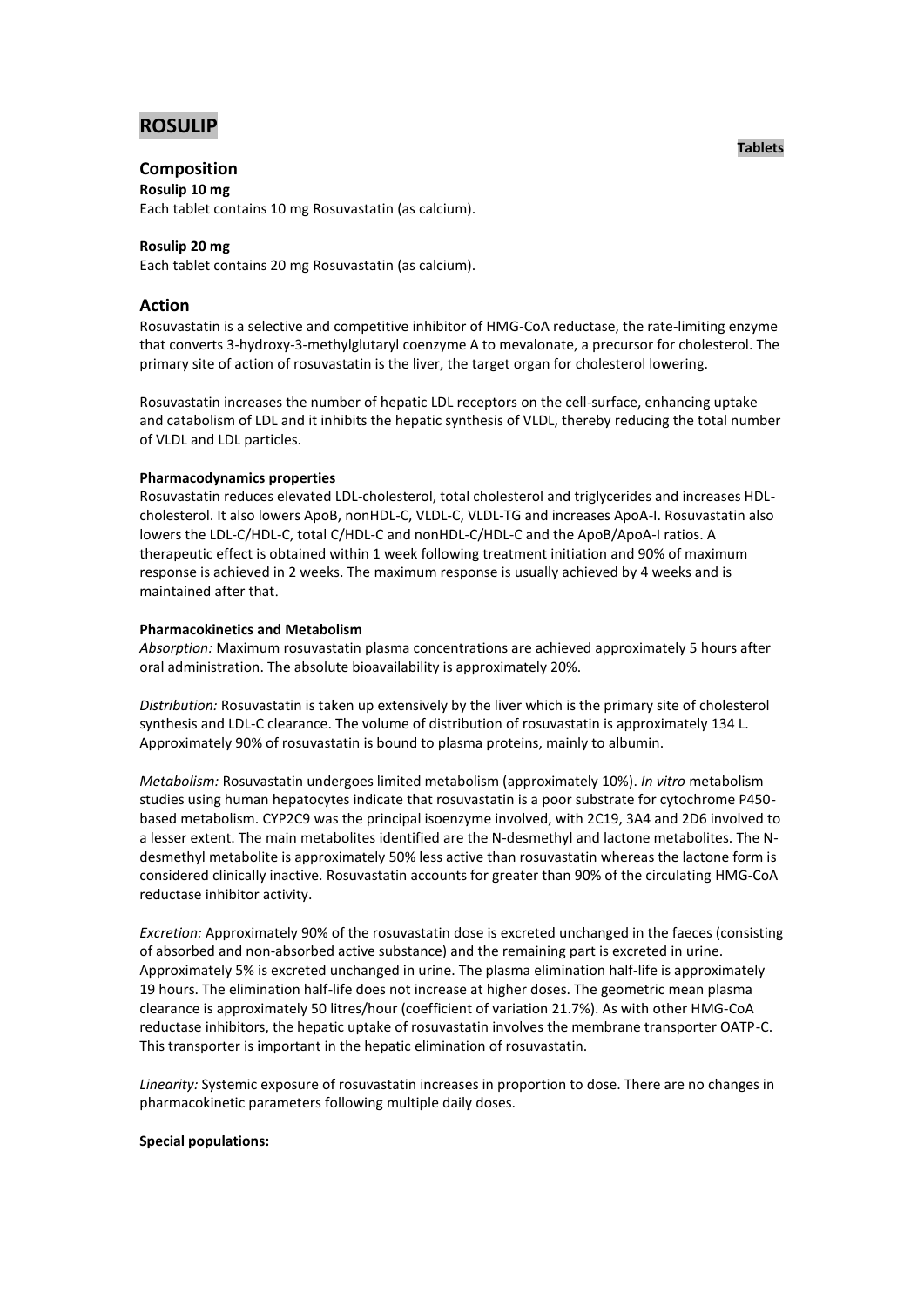*Age and sex:* There was no clinically relevant effect of age or sex on the pharmacokinetics of rosuvastatin in adults. The pharmacokinetics of rosuvastatin in children and adolescents with heterozygous familial hypercholesterolaemia was similar to that of adult volunteers.

*Race:* Pharmacokinetic studies show an approximate 2-fold elevation in median AUC and C<sub>max</sub> in Asian subjects (Japanese, Chinese, Filipino, Vietnamese and Koreans) compared with Caucasians; Asian-Indians show an approximate 1.3-fold elevation in median AUC and Cmax. A population pharmacokinetic analysis revealed no clinically relevant differences in pharmacokinetics between Caucasian and Black groups.

*Renal insufficiency:* In a study in subjects with varying degrees of renal impairment, mild to moderate renal disease had no influence on plasma concentration of rosuvastatin or the N-desmethyl metabolite. Subjects with severe impairment (CrCl <30 ml/min) had a 3-fold increase in plasma concentration and a 9-fold increase in the N-desmethyl metabolite concentration compared to healthy volunteers. Steady-state plasma concentrations of rosuvastatin in subjects undergoing haemodialysis were approximately 50% greater compared to healthy volunteers.

*Hepatic insufficiency:* In a study with subjects with varying degrees of hepatic impairment there was no evidence of increased exposure to rosuvastatin in subjects with Child-Pugh scores of 7 or below. However, two subjects with Child-Pugh scores of 8 and 9 showed an increase in systemic exposure of at least 2-fold compared to subjects with lower Child-Pugh scores. There is no experience in subjects with Child-Pugh scores above 9.

*Paediatric population:* The pharmacokinetic parameters in paediatric patients with heterozygous familial hypercholesterolaemia aged 10 to 17 years have not been fully characterized. A small pharmacokinetic study with rosuvastatin (given as tablets) in 18 paediatric patients demonstrated that exposure in paediatric patients appears comparable to exposure in adult patients. In addition, the results indicate that a large deviation from dose proportionality is not expected.

# **Indications**

### *Treatment of hypercholesterolaemia*

Adults, adolescents and children aged 10 years or older with primary hypercholesterolaemia (type IIa including heterozygous familial hypercholesterolaemia) or mixed dyslipidaemia (type IIb) as an adjunct to diet when response to diet and other non-pharmacological treatments (e.g. exercise, weight reduction) is inadequate.

Homozygous familial hypercholesterolaemia as an adjunct to diet and other lipid lowering treatments (e.g. LDL apheresis) or if such treatments are not appropriate.

#### *Prevention of Cardiovascular Events*

Prevention of major cardiovascular events in patients who are estimated to have a high risk for a first cardiovascular event, as an adjunct to correction of other risk factors.

### **Contraindications**

- In patients with hypersensitivity to rosuvastatin or to any of the excipients.
- in patients with active liver disease including unexplained, persistent elevations of serum transaminases and any serum transaminase elevation exceeding 3 x the upper limit of normal (ULN).
- In patients with severe renal impairment (creatinine clearance <30 ml/min).
- In patients with myopathy.
- In patients receiving concomitant cyclosporin.
- During pregnancy and lactation and in women of childbearing potential not using appropriate contraceptive measures.

A 40 mg dose is contraindicated in patients with pre-disposing factors for myopathy/rhabdomyolysis. Such factors include: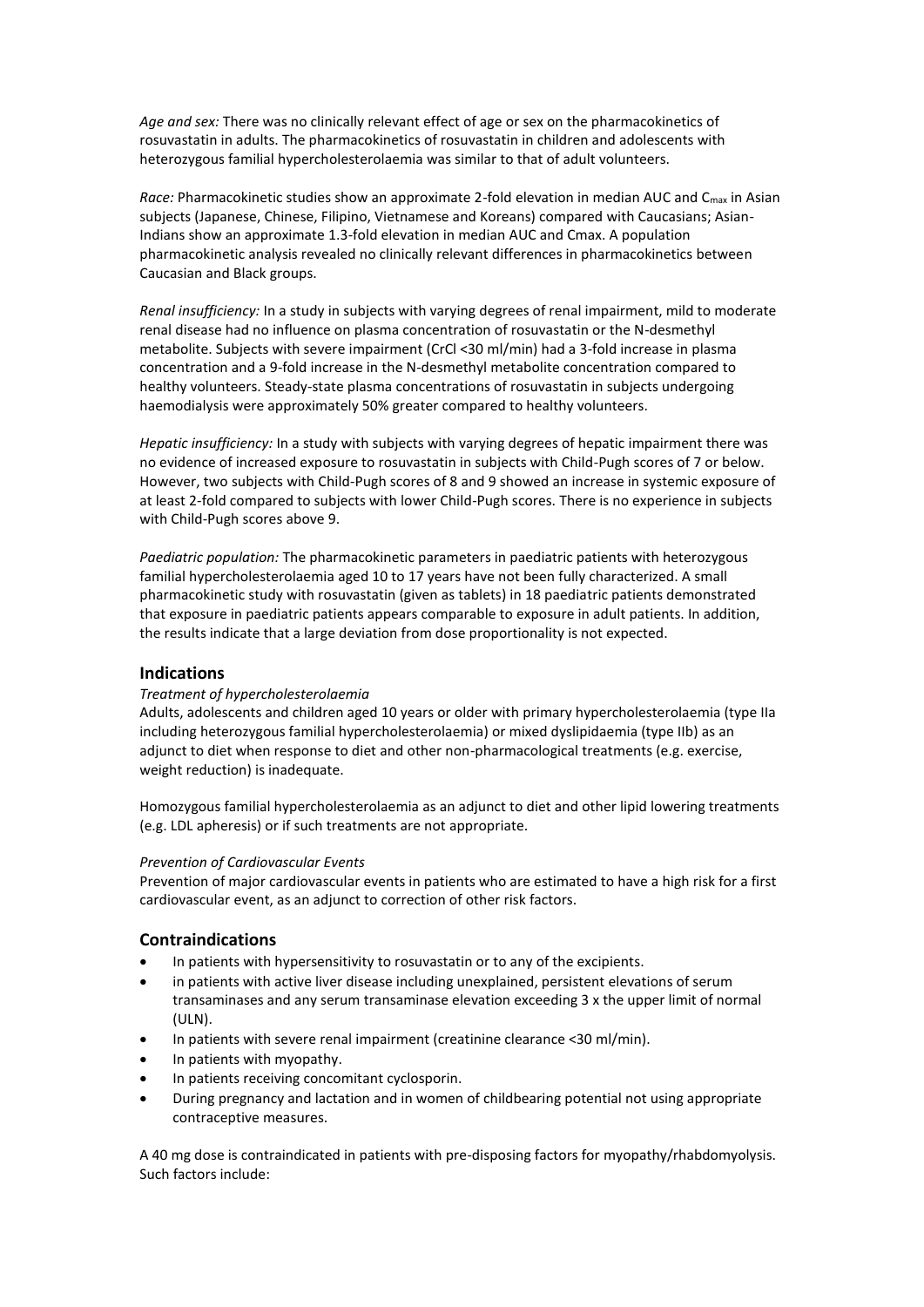- moderate renal impairment (creatinine clearance < 60 ml/min)
- hypothyroidism
- personal or family history of hereditary muscular disorders
- previous history of muscular toxicity with another HMG-CoA reductase inhibitor or fibrate
- alcohol abuse
- situations where an increase in plasma levels may occur
- Asian patients
- Concomitant use of fibrates.

# **Warnings & Precautions**

### Renal Effects

Proteinuria, detected by dipstick testing and mostly tubular in origin, has been observed in patients treated with higher doses of Rosuvastatin, in particular 40 mg, where it was transient or intermittent in most cases. Proteinuria has not been shown to be predictive of acute or progressive renal disease. The reporting rate for serious renal events in post-marketing use is higher at a 40 mg dose. An assessment of renal function should be considered during routine follow-up of patients treated with a dose of 40 mg.

### Skeletal Muscle Effects

Effects on skeletal muscle e.g. myalgia, myopathy and, rarely, rhabdomyolysis have been reported in Rosuvastatin -treated patients with all doses and in particular with doses > 20 mg. Very rare cases of rhabdomyolysis have been reported with the use of ezetimibe in combination with HMG-CoA reductase inhibitors. A pharmacodynamic interaction cannot be excluded and caution should be exercised with their combined use.

As with other HMG-CoA reductase inhibitors, the reporting rate for rhabdomyolysis associated with Rosuvastatin in post-marketing use is higher at a 40 mg dose.

### *Creatine Kinase Measurement*

Creatine Kinase (CK) should not be measured following strenuous exercise or in the presence of a plausible alternative cause of CK increase which may confound interpretation of the result. If CK levels are significantly elevated at baseline (>5xULN) a confirmatory test should be carried out within 5 – 7 days. If the repeat test confirms a baseline CK >5xULN, treatment should not be started.

### *Before Treatment*

Rosuvastatin, as with other HMG-CoA reductase inhibitors, should be prescribed with caution in patients with pre-disposing factors for myopathy/rhabdomyolysis. Such factors include:

- Renal impairment
- Hypothyroidism
- Personal or family history of hereditary muscular disorders
- Previous history of muscular toxicity with another HMG-CoA reductase inhibitor or fibrate
- Alcohol abuse
- Age >70 years
- Situations where an increase in plasma levels may occur
- Concomitant use of fibrates.

In such patients the risk of treatment should be considered in relation to possible benefit and clinical monitoring is recommended. If CK levels are significantly elevated at baseline (>5xULN) treatment should not be started.

### *Whilst on Treatment*

Patients should be asked to report inexplicable muscle pain, weakness or cramps immediately, particularly if associated with malaise or fever. CK levels should be measured in these patients. Therapy should be discontinued if CK levels are markedly elevated (>5xULN) or if muscular symptoms are severe and cause daily discomfort (even if CK levels are  $\leq$  5x ULN). If symptoms resolve and CK levels return to normal, then consideration should be given to re-introducing Rosuvastatin or an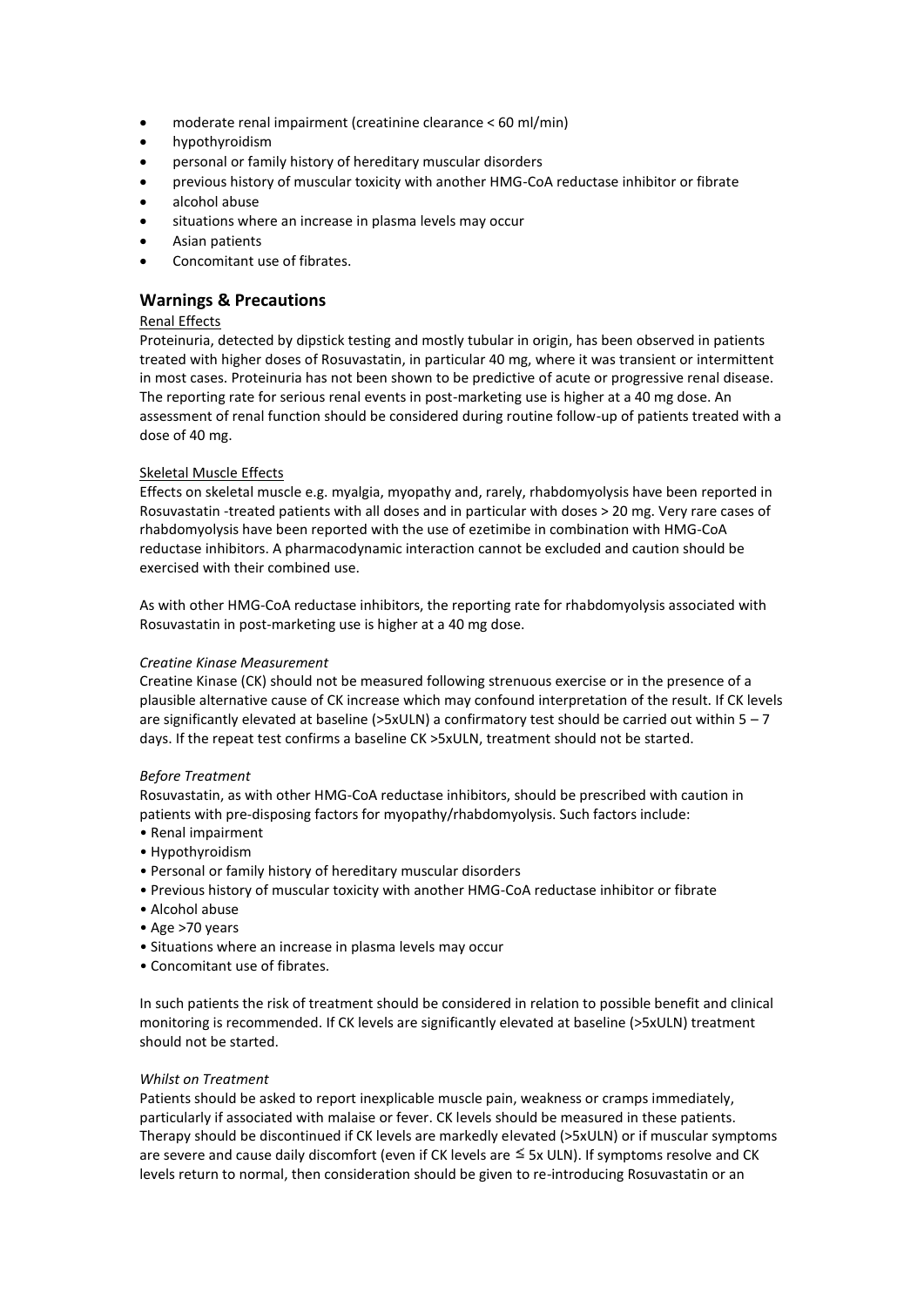alternative HMG-CoA reductase inhibitor at the lowest dose with close monitoring. Routine monitoring of CK levels in asymptomatic patients is not warranted.

In clinical trials there was no evidence of increased skeletal muscle effects in the small number of patients dosed with Rosuvastatin and concomitant therapy. However, an increase in the incidence of myositis and myopathy has been seen in patients receiving other HMG-CoA reductase inhibitors together with fibric acid derivatives including gemfibrozil, cyclosporin, nicotinic acid, azole antifungals, protease inhibitors and macrolide antibiotics. Gemfibrozil increases the risk of myopathy when given concomitantly with some HMG-CoA reductase inhibitors. Therefore, the combination of Rosuvastatin and gemfibrozil is not recommended. The benefit of further alterations in lipid levels by the combined use of Rosuvastatin with fibrates or niacin should be carefully weighed against the potential risks of such combinations. A 40 mg dose is contraindicated with concomitant use of a fibrate.

Rosuvastatin should not be used in any patient with an acute, serious condition suggestive of myopathy or predisposing to the development of renal failure secondary to rhabdomyolysis (e.g. sepsis, hypotension, major surgery, trauma, severe metabolic, endocrine and electrolyte disorders; or uncontrolled seizures).

#### Liver Effects

As with other HMG-CoA reductase inhibitors, Rosuvastatin should be used with caution in patients who consume excessive quantities of alcohol and/or have a history of liver disease.

It is recommended that liver function tests be carried out prior to, and 3 months following, the initiation of treatment. Rosuvastatin should be discontinued or the dose reduced if the level of serum transaminases is greater than 3 times the upper limit of normal. The reporting rate for serious hepatic events (consisting mainly of increased hepatic transaminases) in post-marketing use is higher at a 40 mg dose.

In patients with secondary hypercholesterolaemia caused by hypothyroidism or nephrotic syndrome, the underlying disease should be treated prior to initiating therapy with Rosuvastatin.

#### Race

Pharmacokinetic studies show an increase in exposure in Asian subjects compared with Caucasians

#### Protease inhibitors

The concomitant use with protease inhibitors is not recommended.

#### Lactose intolerance

Patients with rare hereditary problems of galactose intolerance, the Lapp lactase deficiency or glucose-galactose malabsorption should not take this medicine.

#### Interstitial lung disease

Exceptional cases of interstitial lung disease have been reported with some statins, especially with long term therapy. Presenting features can include dyspnoea, non-productive cough and deterioration in general health (fatigue, weight loss and fever). If it is suspected a patient has developed interstitial lung disease, statin therapy should be discontinued.

#### Diabetes Mellitus

In patients with fasting glucose 5.6 to 6.9 mmol/L, treatment with rosuvastatin has been associated with an increased risk of diabetes mellitus.

### Paediatric population

The evaluation of linear growth (height), weight, BMI (body mass index), and secondary characteristics of sexual maturation by Tanner staging in paediatric patients 10 to 17 years of age taking rosuvastatin is limited to a one-year period. After 52 weeks of study treatment, no effect on growth, weight, BMI or sexual maturation was detected. The clinical trial experience in children and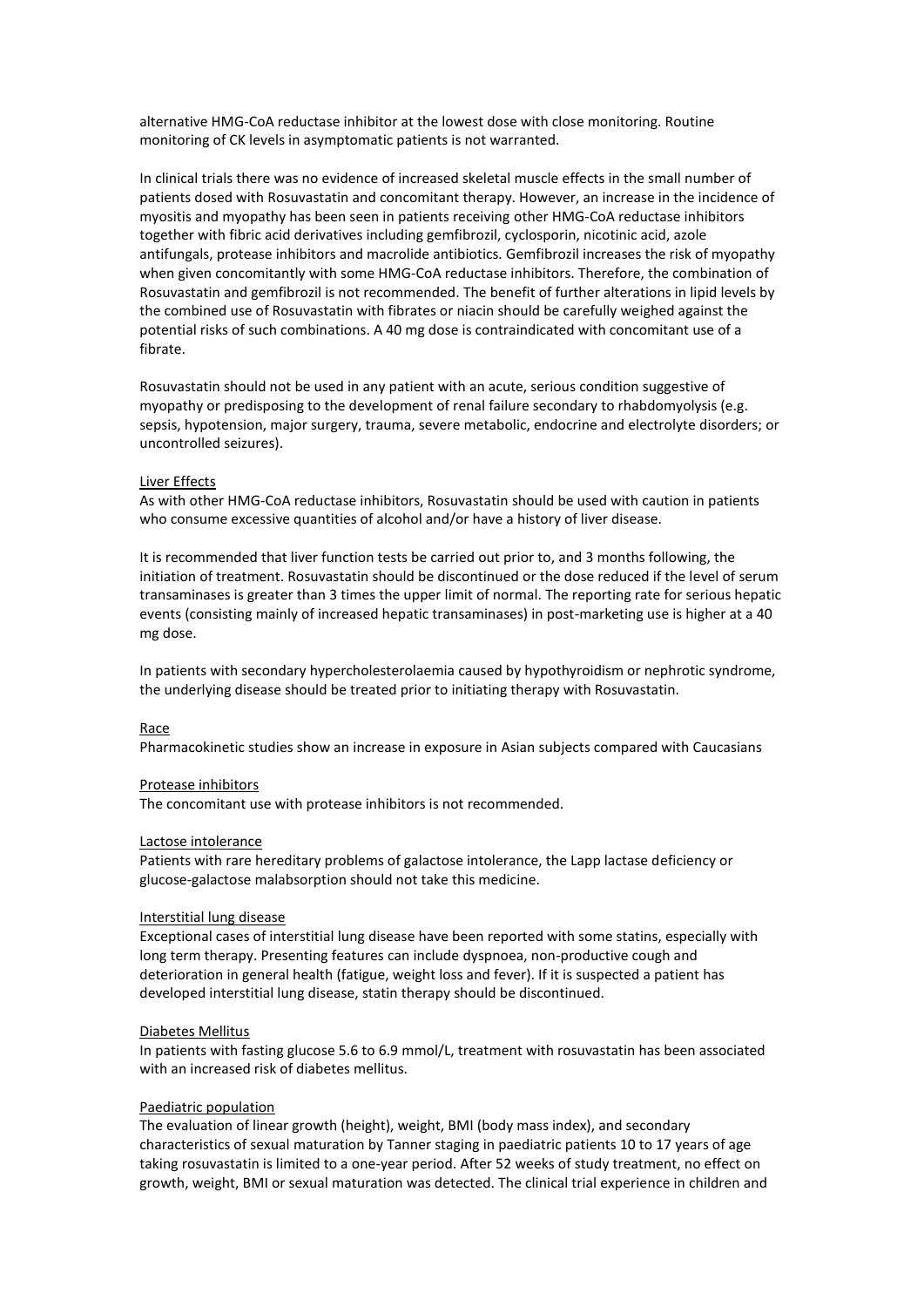adolescent patients is limited and the long-term effects of rosuvastatin (>1 year) on puberty are unknown.

In a clinical trial of children and adolescents receiving rosuvastatin for 52 weeks, CK elevations >10xULN and muscle symptoms following exercise or increased physical activity were observed more frequently compared to observations in clinical trials in adults.

#### Pregnancy &

### *Pregnancy Category X*

Rosuvastatin is contraindicated in pregnancy and lactation.

Studies in animals or humans have demonstrated fetal abnormalities and/or there is positive evidence of human fetal risk based on adverse reaction data from investigational or marketing experience, and the risks involved in use of the drug in pregnant women clearly outweigh potential benefits.

#### Lactations

Women of child bearing potential should use appropriate contraceptive measures. Since cholesterol and other products of cholesterol biosynthesis are essential for the development of the fetus, the potential risk from inhibition of HMG-CoA reductase outweighs the advantage of treatment during pregnancy. Animal studies provide limited evidence of reproductive toxicity. If a patient becomes pregnant during use of this product, treatment should be discontinued immediately.

Rosuvastatin is excreted in the milk of rats. There are no data with respect to excretion in milk in humans.

#### **Adverse Reactions**

The adverse events seen with Rosuvastatin are generally mild and transient. In controlled clinical trials, less than 4% of Rosuvastatin -treated patients were withdrawn due to adverse events.

The frequencies of adverse events are ranked according to the following: Common (>1/100, <1/10); Uncommon (>1/1,000, <1/100); Rare (>1/10,000, <1/1000); Very rare (<1/10,000); Not known (cannot be estimated from the available data).

*Immune system disorders Rare*: hypersensitivity reactions including angioedema *Endocrine disorders Common*: diabetes mellitus

*Nervous system disorders Common*: headache, dizziness *Gastrointestinal disorders Common*: constipation, nausea, abdominal pain *Rare:* pancreatitis

*Skin and subcutaneous tissue disorders Uncommon:* pruritus, rash and urticaria

*Musculoskeletal, connective tissue and bone disorders Common*: myalgia *Rare*: myopathy (including myositis) and rhabdomyolysis

*General disorders Common*: asthenia

As with other HMG-CoA reductase inhibitors, the incidence of adverse drug reactions tends to be dose dependent.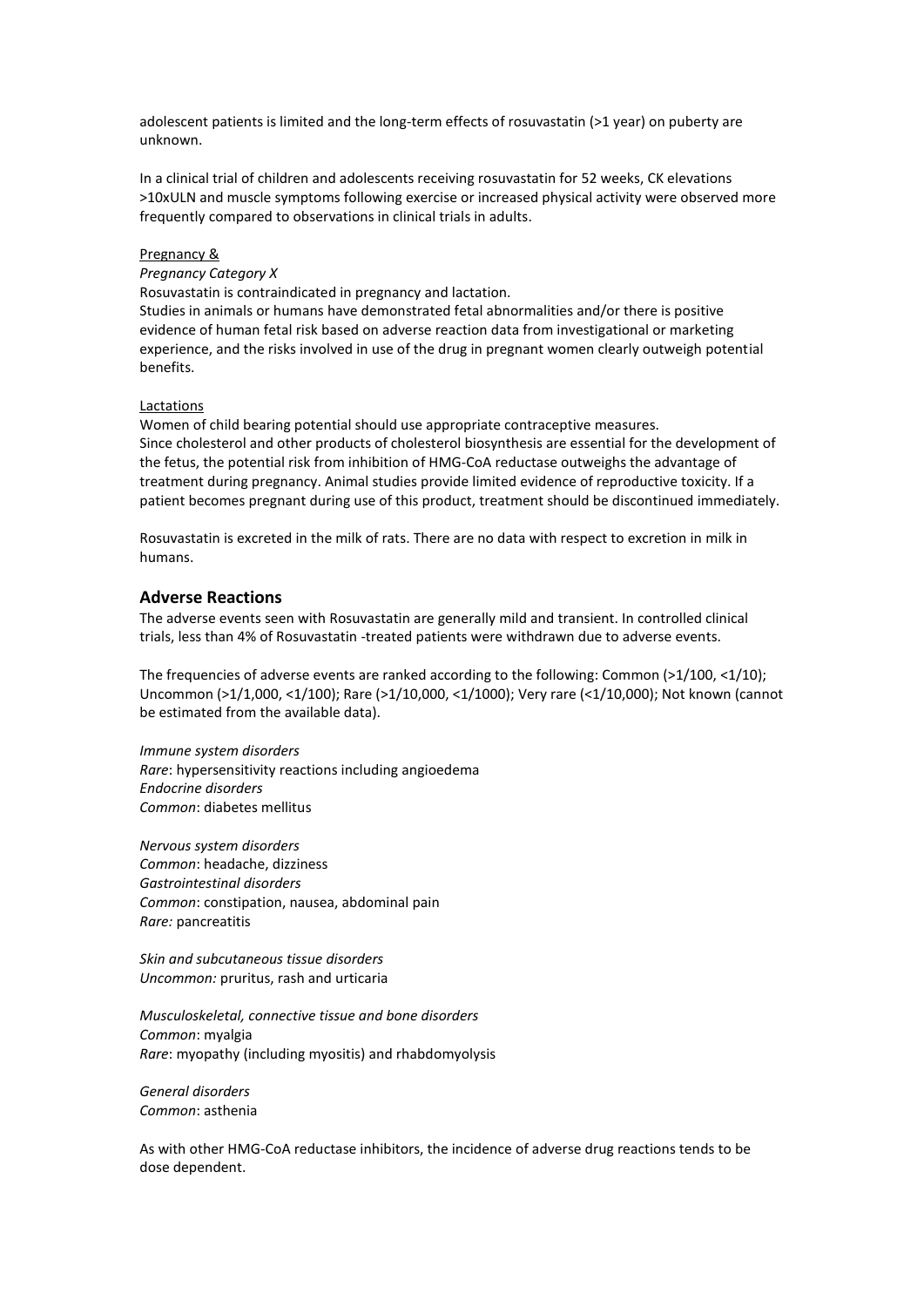**Renal effects:** Proteinuria, detected by dipstick testing and mostly tubular in origin, has been observed in patients treated with Rosuvastatin. Shifts in urine protein from none or trace to ++ or more were seen in <1% of patients at some time during treatment with 10 and 20 mg, and in approximately 3% of patients treated with 40 mg. A minor increase in shift from none or trace to + was observed with the 20 mg dose. In most cases, proteinuria decreases or disappears spontaneously on continued therapy. Review of data from clinical trials and post-marketing experience to date has not identified a causal association between proteinuria and acute or progressive renal disease.

Haematuria has been observed in patients treated with Rosuvastatin and clinical trial data show that the occurrence is low.

**Skeletal muscle effects:** Effects on skeletal muscle e.g. myalgia, myopathy (including myositis) and, rarely, rhabdomyolysis with and without acute renal failure have been reported in Rosuvastatin treated patients with all doses and in particular with doses> 20 mg.

A dose-related increase in CK levels has been observed in patients taking rosuvastatin; the majority of cases were mild, asymptomatic and transient. If CK levels are elevated (>5xULN), treatment should be discontinued.

**Liver effects:** As with other HMG-CoA reductase inhibitors, a dose-related increase in transaminases has been observed in a small number of patients taking rosuvastatin; the majority of cases were mild, asymptomatic and transient.

**Post marketing experience:** In addition to the above, the following adverse events have been reported during post marketing experience for ROSUVASTATIN: *Nervous system disorders: Very rare:* polyneuropathy, memory loss. *Respiratory, thoracic and mediastinal disorders: Not known:* cough, dyspnoea. *Gastrointestinal disorders: Not known:* diarrhoea. *Hepatobiliary disorders: Very rare:* jaundice, hepatitis; rare: increased transaminases. *Skin and subcutaneous tissue disorders: Not known:* Stevens-Johnson syndrome. *Musculoskeletal disorders: Very rare:* arthralgia. *Renal disorders: Very rare:* haematuria. *General disorders and administration site conditions: Not known:* oedema.

The following adverse events have been reported with some statins:

- Depression.
- Sleep disturbances, including insomnia and nightmares.
- Sexual dysfunction.
- Exceptional cases of interstitial lung disease, especially with long term therapy.
- Tendon disorders, sometimes complicated by rupture.
- The reporting rates for rhabdomyolysis, serious renal events and serious hepatic events (consisting mainly of increased hepatic transaminases) is higher at a 40 mg dose.

**Paediatric population:** Creatine kinase elevations>10xULN and muscle symptoms following exercise or increased physical activity were observed more frequently in a 52-week clinical trial of children and adolescents compared to adults. In other respects, the safety profile of rosuvastatin was similar in children and adolescents compared to adults.

### **Drug Interactions**

*Cyclosporin***:** During concomitant treatment with Rosuvastatin and cyclosporin, rosuvastatin AUC values were on average 7 times higher than those observed in healthy volunteers. Concomitant administration did not affect plasma concentrations of cyclosporin.

*Vitamin K antagonists:* As with other HMG-CoA reductase inhibitors, the initiation of treatment or dosage up-titration of Rosuvastatin in patients treated concomitantly with vitamin K antagonists (e.g.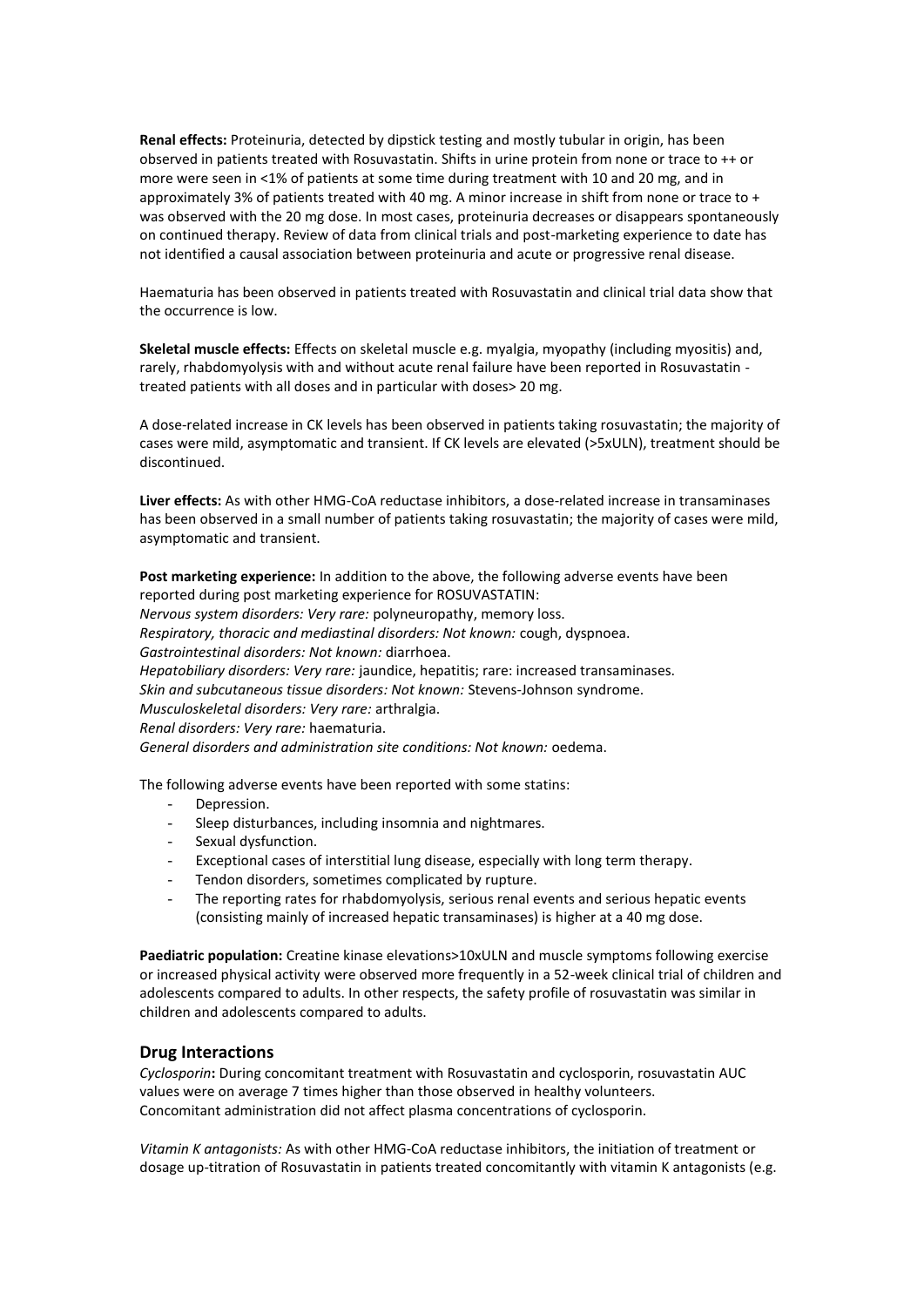warfarin or another coumarin anticoagulant) may result in an increase in International Normalized Ratio (INR). Discontinuation or down-titration of Rosuvastatin may result in a decrease in INR. In such situations, appropriate monitoring of INR is desirable.

*Ezetimibe:* Concomitant use of Rosuvastatin and ezetimibe resulted in no change to AUC or Cmax for either drug. However, a pharmacodynamic interaction, in terms of adverse effects, between Rosuvastatin and ezetimibe cannot be ruled out.

*Gemfibrozil and other lipid-lowering products:* Concomitant use of Rosuvastatin and gemfibrozil resulted in a 2-fold increase in rosuvastatin C max and AUC.

Based on data from specific interaction studies no pharmacokinetic relevant interaction with fenofibrate is expected, however a pharmacodynamic interaction may occur. Gemfibrozil, fenofibrate, other fibrates and lipid lowering doses (> or equal to 1g/day) of niacin (nicotinic acid) increase the risk of myopathy when given concomitantly with HMG-CoA reductase inhibitors, probably because they can produce myopathy when given alone. A 40 mg dose is contraindicated with concomitant use of a fibrate. These patients should also start with a 5 mg dose.

*Protease inhibitors:* Although the exact mechanism of interaction is unknown, concomitant protease inhibitor use may strongly increase rosuvastatin exposure. In a pharmacokinetic study, coadministration of 20 mg rosuvastatin and a combination product of two protease inhibitors (400 mg lopinavir / 100 mg ritonavir) in healthy volunteers was associated with an approximately two-fold and five-fold increase in rosuvastatin steady-state  $AUC_{(0-24)}$  and Cmax respectively. Therefore, concomitant use of rosuvastatin in HIV patients receiving protease inhibitors is not recommended.

*Antacid:* The simultaneous dosing of Rosuvastatin with an antacid suspension containing aluminum and magnesium hydroxide resulted in a decrease in rosuvastatin plasma concentration of approximately 50%. This effect was mitigated when the antacid was dosed 2 hours after Rosuvastatin. The clinical relevance of this interaction has not been studied.

*Erythromycin:* Concomitant use of Rosuvastatin and erythromycin resulted in a 20% decrease in AUC (0-t) and a 30% decrease in  $C_{\text{max}}$  of rosuvastatin. This interaction may be caused by the increase in gut motility caused by erythromycin.

*Oral contraceptive/hormone replacement therapy (HRT):* Concomitant use of Rosuvastatin and an oral contraceptive resulted in an increase in ethinyl estradiol and norgestrel AUC of 26% and 34%, respectively. These increased plasma levels should be considered when selecting oral contraceptive doses. There are no pharmacokinetic data available in subjects taking concomitant Rosuvastatin and HRT and therefore a similar effect cannot be excluded. However, the combination has been extensively used in women in clinical trials and was well tolerated.

*Other medicinal products:* Based on data from specific interaction studies no clinically relevant interaction with digoxin is expected.

*Cytochrome P450 enzymes:* Results from *in vitro* and *in vivo* studies show that rosuvastatin is neither an inhibitor nor an inducer of cytochrome P450 isoenzymes. In addition, rosuvastatin is a poor substrate for these isoenzymes. No clinically relevant interactions have been observed between rosuvastatin and either fluconazole (an inhibitor of CYP2C9 and CYP3A4) or ketoconazole (an inhibitor of CYP2A6 and CYP3A4). Concomitant administration of itraconazole (an inhibitor of CYP3A4) and rosuvastatin resulted in a 28% increase in AUC of rosuvastatin. This small increase is not considered clinically significant. Therefore, drug interactions resulting from cytochrome P450-mediated metabolism are not expected.

### **Dosage and Administration**

Before treatment initiation the patient should be placed on a standard cholesterol-lowering diet that should continue during treatment. The dose should be individualized according to the goal of therapy and patient response, using current consensus guidelines.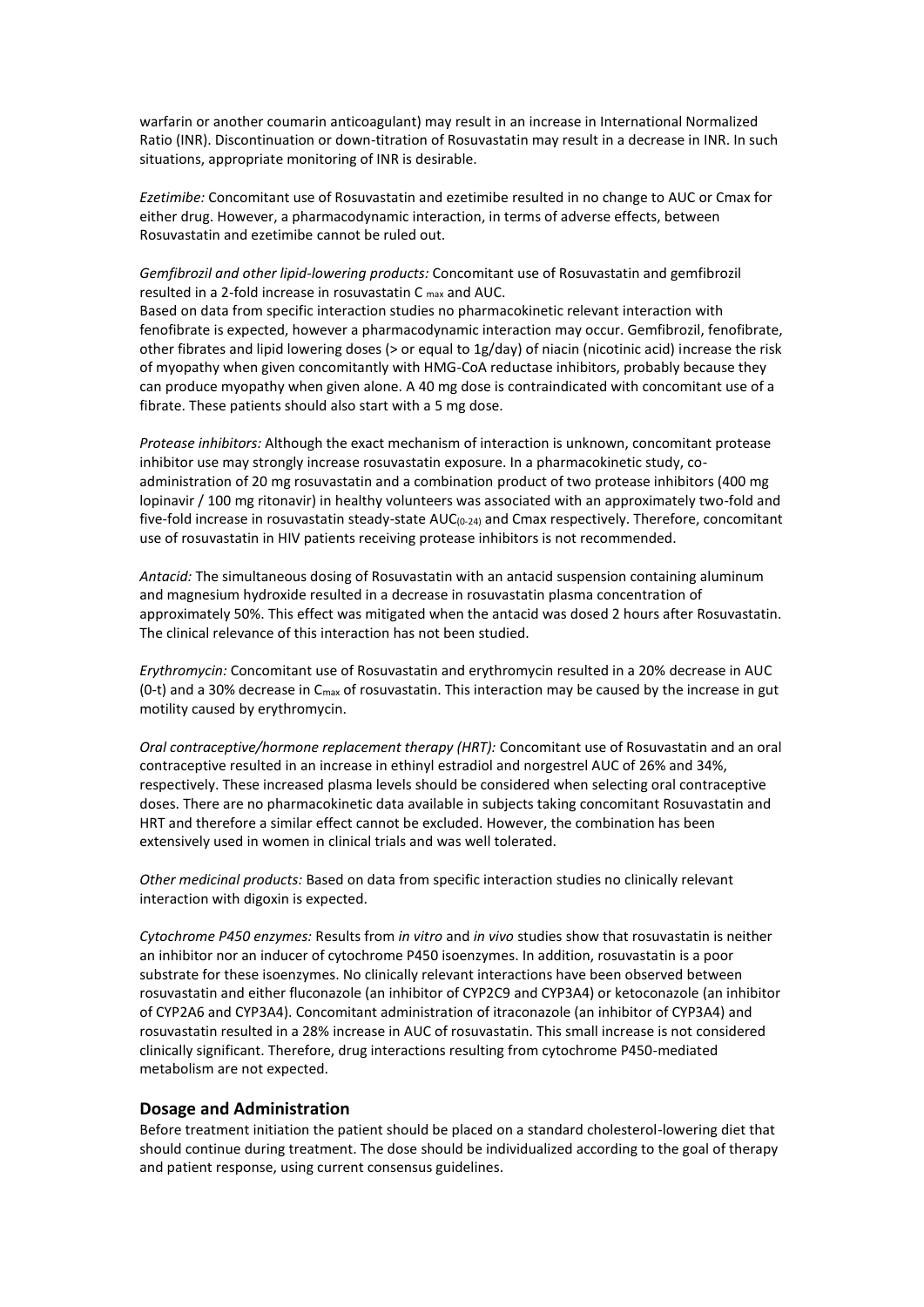Rosulip may be given at any time of day, with or without food.

#### *Treatment of hypercholesterolaemia*

The recommended start dose is 5 mg or 10 mg orally once daily in both statin naïve and patients switched from another HMG CoA reductase inhibitor. The choice of start dose should take into account the individual patient's cholesterol level and future cardiovascular risk as well as the potential risk for adverse reactions (see below). A dose adjustment to the next dose level can be made after 4 weeks, if necessary. In light of the increased reporting rate of adverse reactions with a 40 mg dose compared to lower doses, a final titration to the maximum dose of 40 mg should only be considered in patients with severe hypercholesterolaemia at high cardiovascular risk (in particular those with familial hypercholesterolaemia), who do not achieve their treatment goal on 20 mg, and in whom routine follow-up will be performed. Specialist supervision is recommended when a 40 mg dose is initiated.

#### *Prevention of cardiovascular events*

In the cardiovascular events risk reduction study, the dose used was 20 mg daily.

### *Paediatric population*

Paediatric use should only be carried out by specialists.

### Children and adolescents 10 to 17 years of age (boys Tanner Stage II and above, and girls who are at least 1 year post-menarche).

In children and adolescents with heterozygous familial hypercholesterolaemia the usual start dose is 5 mg daily. The usual dose range is 5-20 mg orally once daily. Titration should be conducted according to the individual response and tolerability in paediatric patients, as recommended by the paediatric treatment recommendations. Children and adolescents should be placed on standard cholesterollowering diet before rosuvastatin treatment initiation; this diet should be continued during rosuvastatin treatment. Safety and efficacy of doses greater than 20 mg have not been studied in this population.

### Children younger than 10 years

Experience in children younger than 10 years is limited to a small number of children (aged between 8 and 10 years) with homozygous familial hypercholesterolaemia. Therefore, Rosulip is not recommended for use in children younger than 10 years.

#### *Use in the elderly*

A start dose of 5 mg is recommended in patients >70 years. No other dose adjustment is necessary in relation to age.

#### *Dosage in patients with renal insufficiency*

No dose adjustment is necessary in patients with mild to moderate renal impairment. The recommended start dose is 5 mg in patients with moderate renal impairment (creatinine clearance of <60 ml/min). The 40 mg dose is contraindicated in patients with moderate renal impairment. The use of Rosulip in patients with severe renal impairment is contraindicated for all doses.

#### *Dosage in patients with hepatic impairment*

There was no increase in systemic exposure to rosuvastatin in subjects with Child-Pugh scores of 7 or below. However, increased systemic exposure has been observed in subjects with Child-Pugh scores of 8 and 9. In these patients an assessment of renal function should be considered. There is no experience in subjects with Child-Pugh scores above 9. Rosulip is contraindicated in patients with active liver disease.

#### *Race*

Increased systemic exposure has been seen in Asian subjects. The recommended start dose is 5 mg for patients of Asian ancestry. A 40 mg dose is contraindicated in these patients.